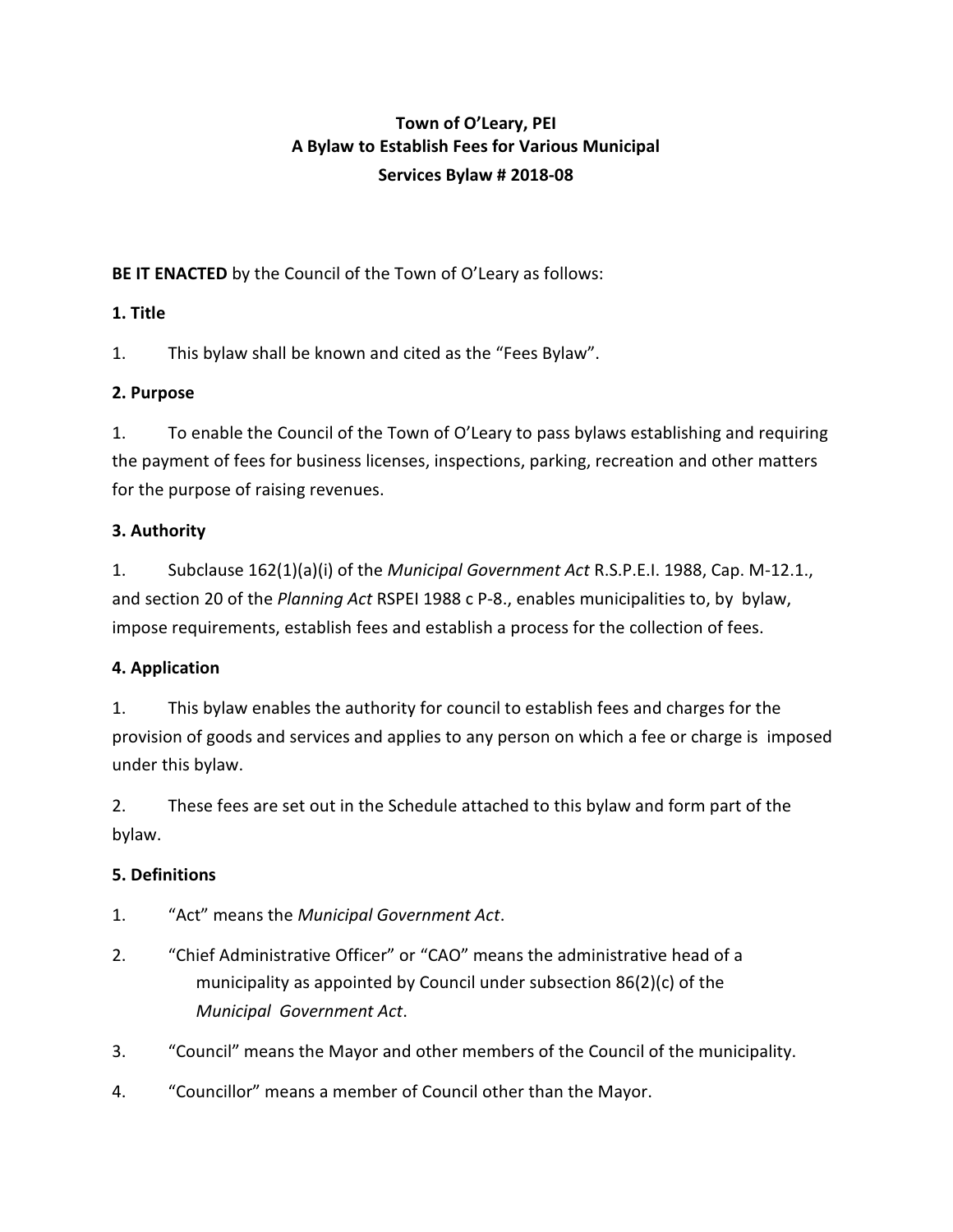5. "Lien" means an encumbrance or charge on a property to secure the debt owed by the property owner to the Town of O'Leary.

"License" means a permit from the Town of O'Leary to own or use something or to do a particular thing.

6. "Local improvement charge" means a fixed annual charge levied against real property for a specific period by the Town of O'Leary which contributes to capital costs of local improvements such as sewer and water upgrades, for example.

#### **6. Establishment of Fees**

1. The Town of O'Leary hereby establishes fees to be charged for business licenses, inspections, parking, recreation and other matters, in accordance with the Act.

2. The Town of O'Leary may charge fees that are higher for persons or businesses that do not reside or maintain a place of business in the municipality (clause 182(c)(ii) of the Act), where so outlined in the Schedule attached to this bylaw.

3. Council may revise fees at any time by resolution if required, in accordance with section 135 of the Act, and shall ensure that the relevant Schedule to this bylaw is updated.

4. The fees set out in the Schedule to this bylaw are subject to the Harmonized Sales Tax (H.S.T.) where applicable.

5. In addition to the fees established in this bylaw, the Town of O'Leary may also establish fees in other bylaws where those fees are specifically related to the matter addressed in that bylaw.

### **7. Collection of Fees**

1. The Town of O'Leary may take into revenue deposits and investments, any charges for the operation of a service or municipal utility under the control of Council and any other funds the municipality may acquire pursuant to this bylaw or any other bylaw establishing fees, in accordance with section 162 of the Act.

2. The fees and charges set out in the Schedule to this bylaw shall come into force and effect on the date of passage, unless otherwise specified.

3. All fees charged in accordance with this bylaw are owing at the time of the service, or as otherwise outlined in the Schedule to this bylaw.

4. The fees listed in the Schedules to this bylaw are in addition to any costs incurred by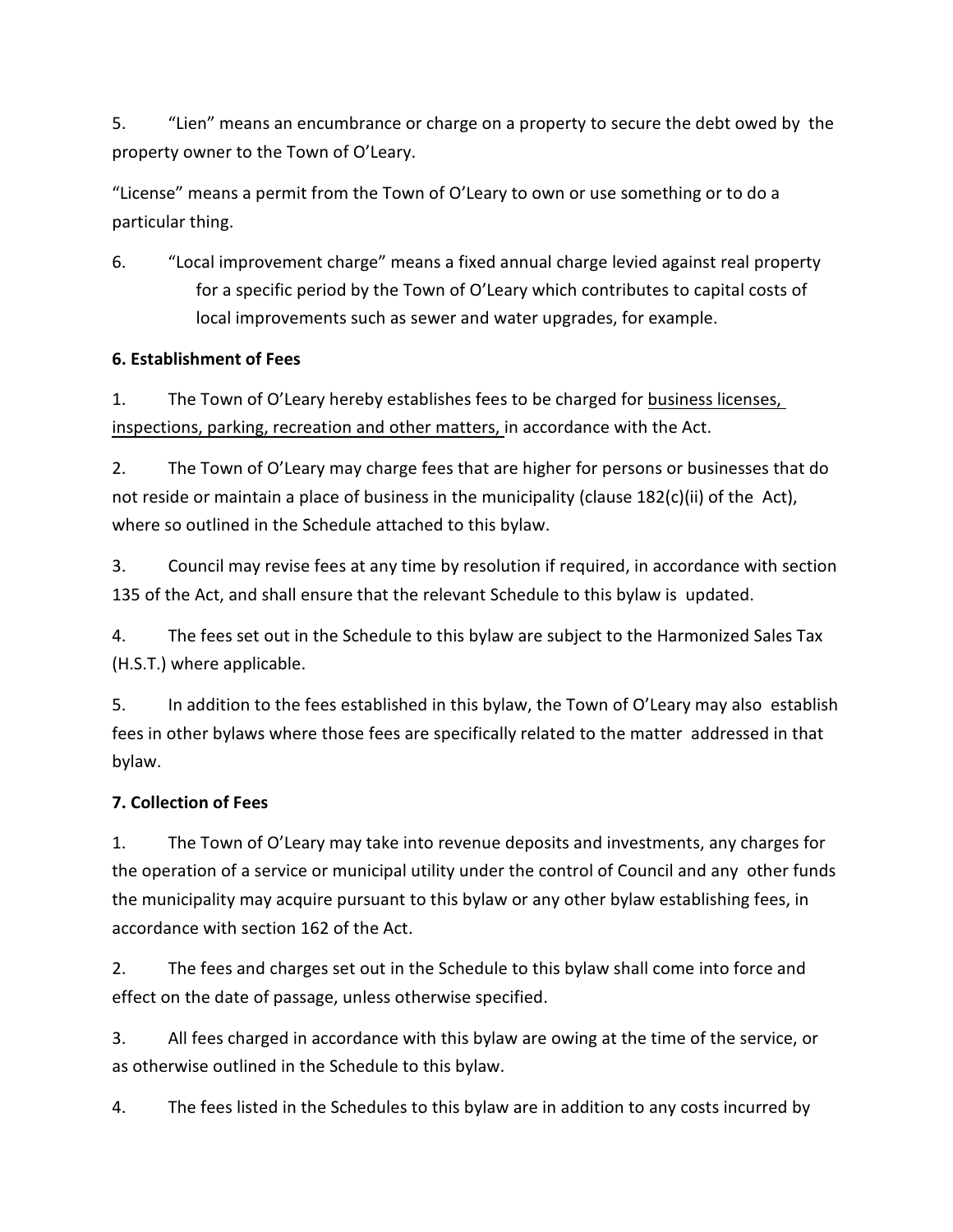the Town of O'Leary, which costs may be payable in addition to the fees set out in this bylaw.

5. Pursuant to subsection 142(2), the Town of O'Leary may by resolution cancel or write off any arrears of fees, penalties or interest charges that are prescribed by bylaw or specified in a resolution that, in the opinion of Council, are no longer collectable from the person, institution, association, group or body that is liable to pay them.

#### **8. Penalties**

1. The Town of O'Leary, may, in accordance with subsection 162(3) of the Act, refuse to issue or renew any license or authorization that the municipality is authorized under this bylaw of the municipality, or under the Act or another Act, to issue or renew to a

> person who has failed to pay charges, fees, fines or penalties established in the Schedule to this bylaw, including any interest accruing to any of them.

#### **9. Repeal of Existing Bylaw**

1. On adoption, this bylaw replaces Bylaw # (not applicable).

### **10. Effective Date**

1.

This Fees Bylaw, Bylaw# 2018-08, shall be effective on the date of approval and adoption below.

#### **First Reading:**

This Fees Bylaw, Bylaw # 2018-08, was read a first time at the Council meeting held on the 12<sup>th</sup> day of December 2018.

This Fees Bylaw, Bylaw # 2018-08, was approved by a majority of Council members present at the Council meeting held on the  $12^{\text{th}}$  day of December, 2018.

### **Second Reading:**

This Fees Bylaw, Bylaw # 2018-08, was read a second time at the Council meeting held on the  $11<sup>th</sup>$  day of January, 2019.

This Fees Bylaw, Bylaw # 2018-08, was approved by a majority of Council members present at the Council meeting held on the  $11<sup>th</sup>$  day of January, 2019.

### **Approval and Adoption by Council:**

This Fees Bylaw, Bylaw # 2018-08, was adopted by a majority of Council members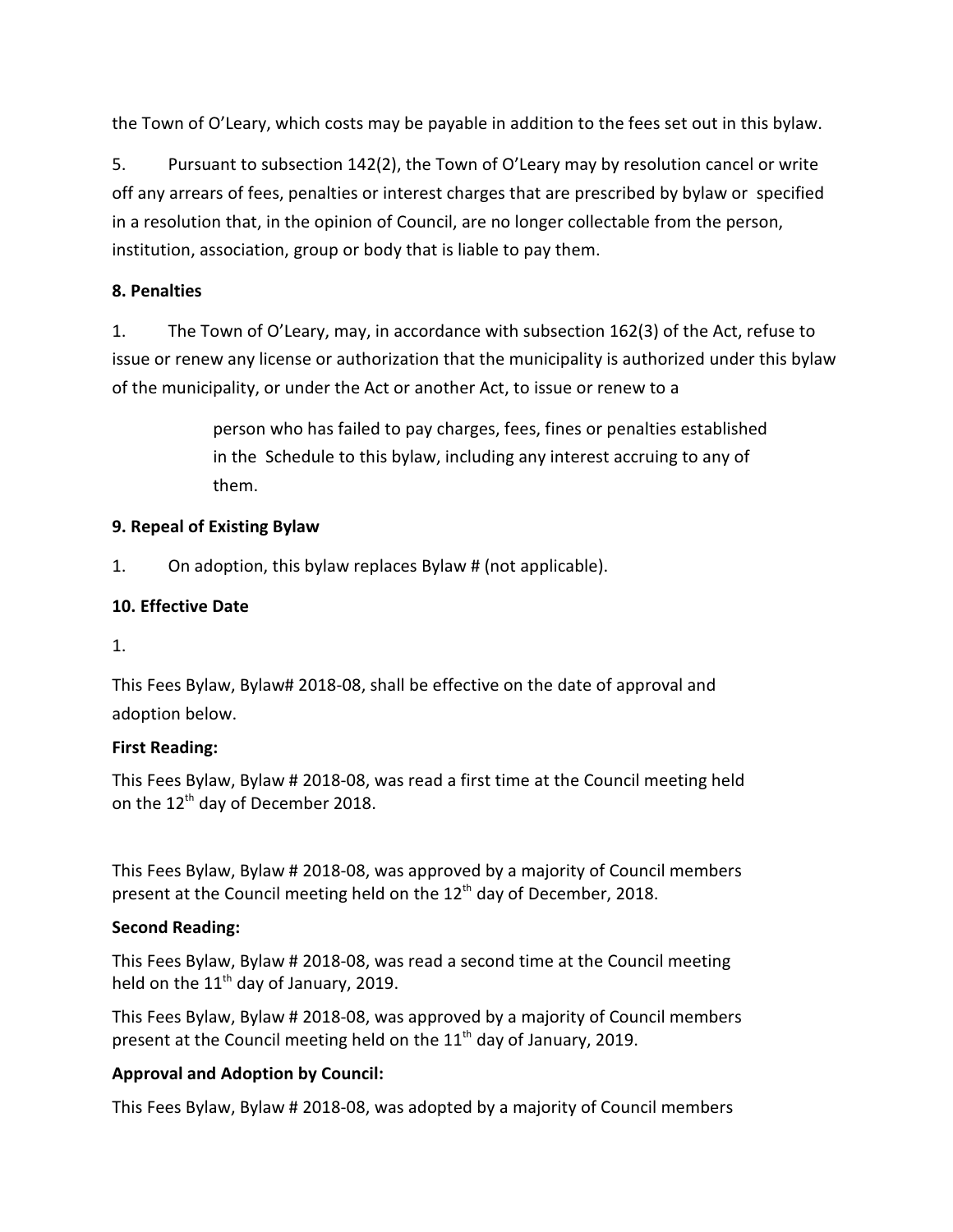present at the council meeting held on the  $11<sup>th</sup>$  day of January, 2019.

ERIC GAVIN BEVERLEY SHAW

#### MAYOR CHIEF ADMINISTRATIVE OFFICER

THIS FEES BYLAW #2018-08 ADOPTED BY THE COUNCIL OF THE TOWN OF O'LEARY ON  $11^{\text{TH}}$  DAY OF JANUARY, 2019 IS CERTIFIED TO BE A TRUE COPY.

> BEVERLEY SHAW CHIEF ADMINISTRATIVE OFFICER APRIL 25, 2019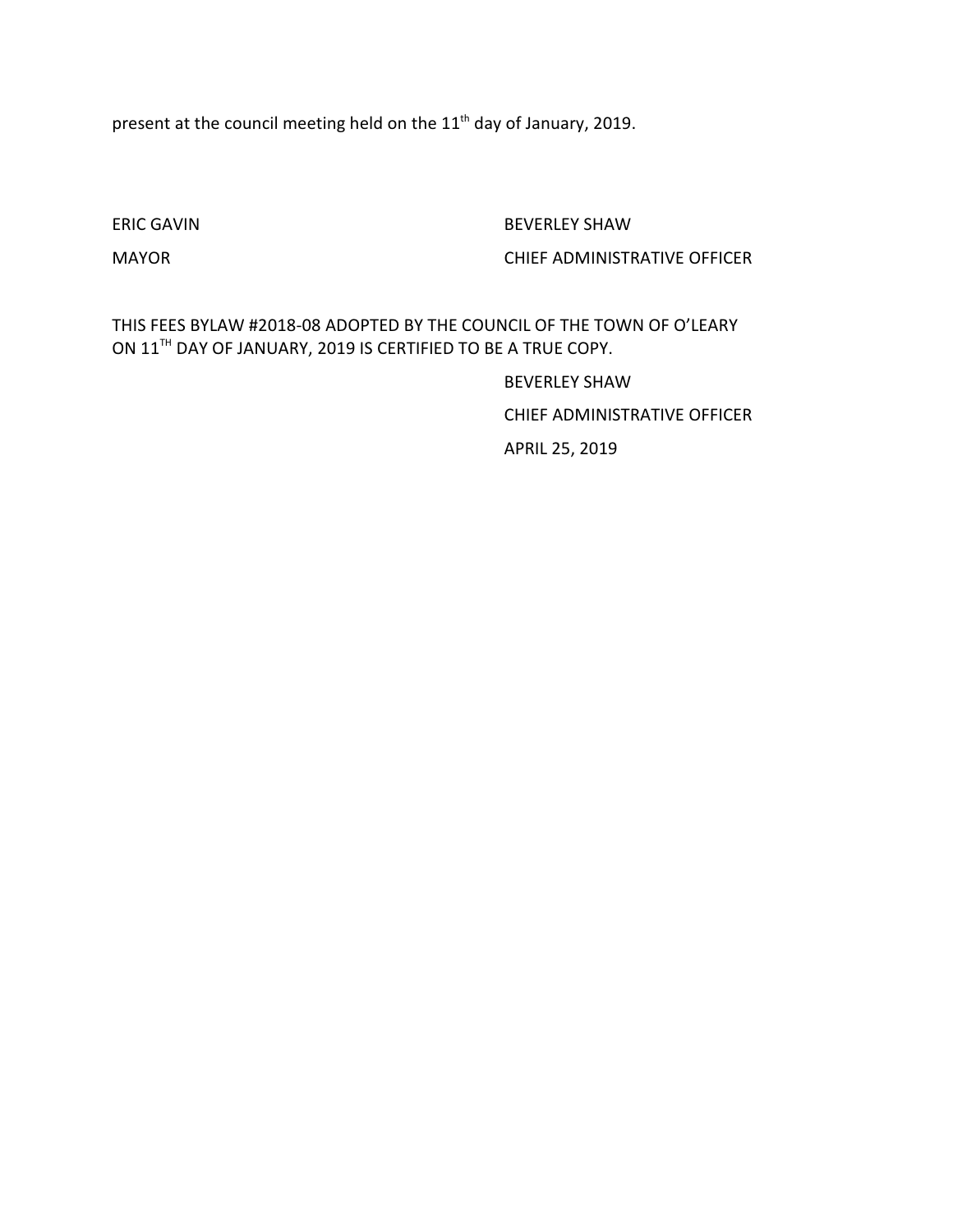# **Schedule A**

This Schedule forms part of the bylaw and may only be amended in accordance with Part 5 Division 2 of the Act. For complex fee structures, a separate schedule for each.

| Type of<br>fees                        | Fee structure                                                                                                                                                                                                | <b>Fees due</b>                                     |
|----------------------------------------|--------------------------------------------------------------------------------------------------------------------------------------------------------------------------------------------------------------|-----------------------------------------------------|
| 1. Business<br>License                 | \$5.00 per license                                                                                                                                                                                           | Prior to issuance<br>of the license                 |
| 2. Development<br>/ Building<br>permit | \$25.00 per permit                                                                                                                                                                                           | Prior to issuance<br>of the permit                  |
| 3. Dog License                         | \$0.00                                                                                                                                                                                                       | At time of<br>registration of dog<br>at Town Office |
| 4. Recreation<br>Fees                  | Minor sports - fees<br>range from \$15 -<br>\$75 dependant on<br>sport and age and<br>multiple registrants<br>from same family.<br>Sportskids \$30                                                           | At time of<br>registration                          |
|                                        | Team rental of<br>ballfields per<br>season - \$300<br>entitles 1 game<br>time and 1 practice<br>time. Additional<br>charge for lights at<br>\$25 for $1st$ hour and<br>\$10 for each<br>additional half hour |                                                     |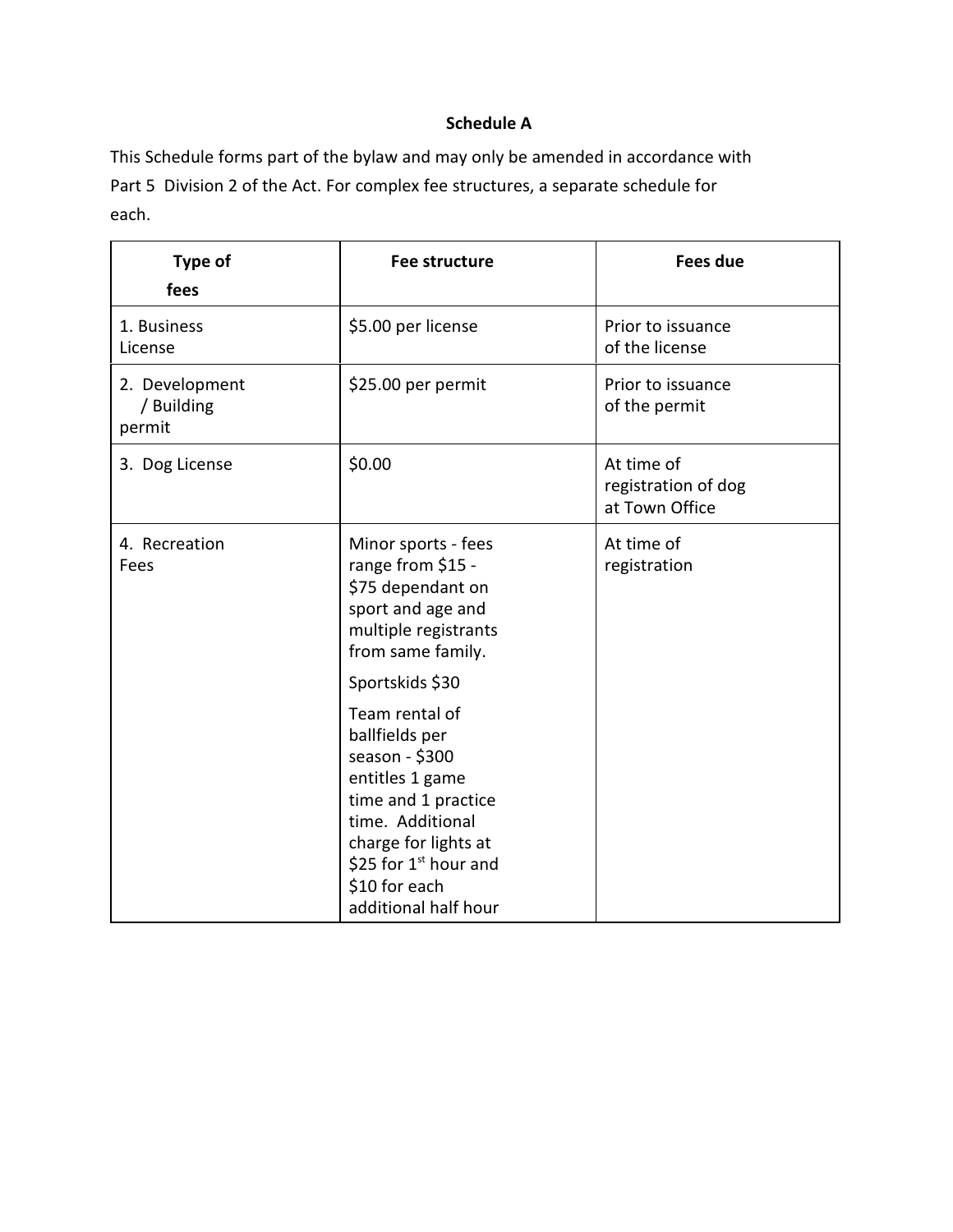| 5. Fire Dues           | Charge to O'Leary<br><b>Area Fire District</b><br>(OAFD) equal to<br>73% of Fire Dept<br>budget. | Monthly<br>payments due<br>first week of each<br>month |
|------------------------|--------------------------------------------------------------------------------------------------|--------------------------------------------------------|
|                        | Lady Slipper CIC -<br>charge per property<br>equal to rates<br>charged by OAFD.                  | Annually                                               |
|                        | Schools - charge<br>per school equal to<br>rate charged for<br>large businesses by<br>OAFD.      | Annually                                               |
| 6. Planning<br>permits | Demolition permits<br>$-$ \$25.00                                                                | Prior to issuance<br>of permit                         |
|                        | Subdivision for 2<br>lots or minor<br>alteration to<br>property status -<br>\$50                 | Prior to issuance<br>of permit                         |
|                        | Subdivision greater<br>than 2 lots - \$300                                                       | Prior to issuance<br>of permit                         |
| 7. Utility fees        | See Utility bylaw                                                                                |                                                        |